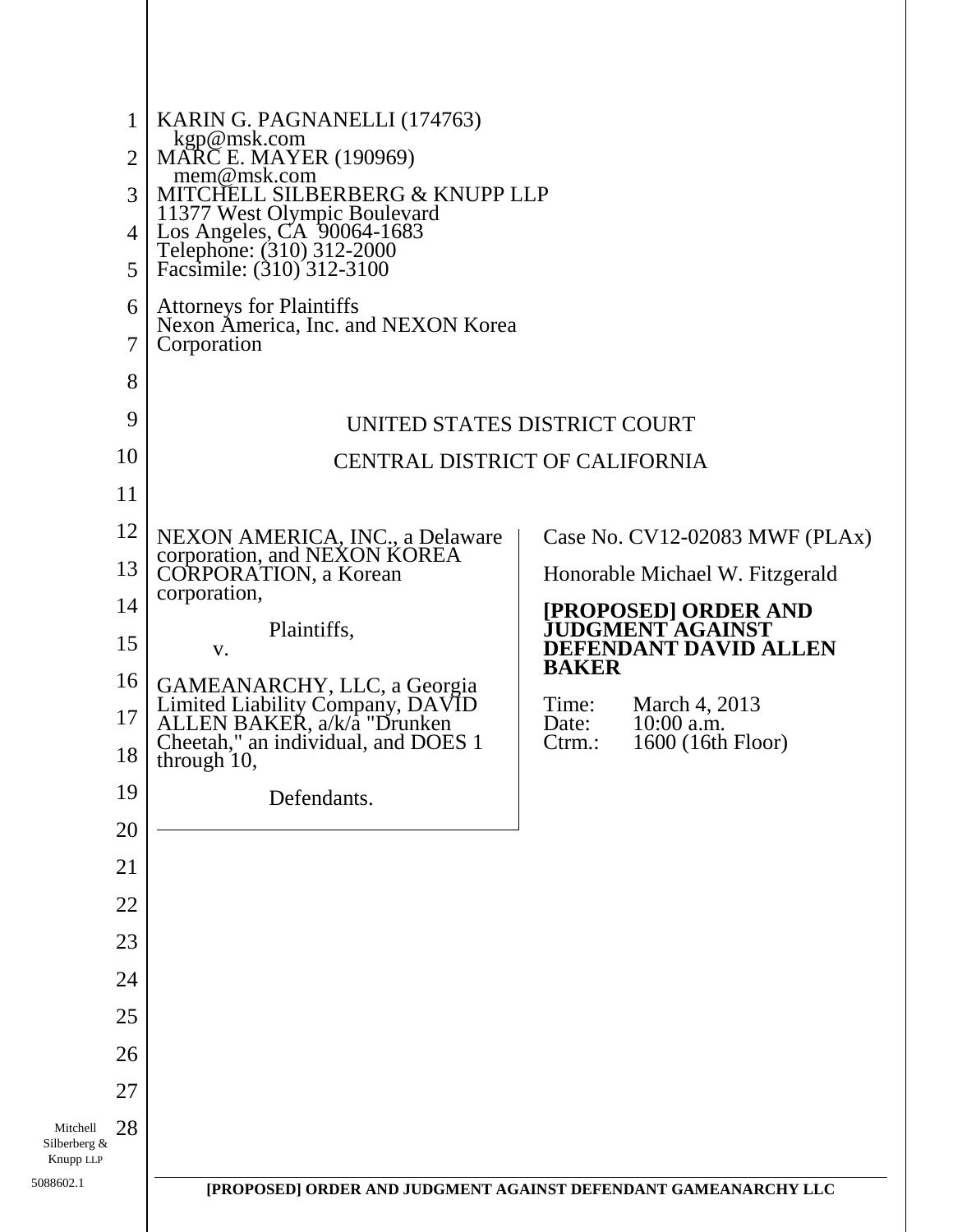| 1                                           | The Motion For Summary Judgment Against Defendant David Allen Baker                     |  |  |
|---------------------------------------------|-----------------------------------------------------------------------------------------|--|--|
| $\overline{2}$                              | ("Baker") by Plaintiffs Nexon America, Inc. and NEXON Korea Corporation                 |  |  |
| 3                                           | (collectively, "Nexon"), came on regularly for hearing before this Court on March 4,    |  |  |
| $\overline{4}$                              | 2013.                                                                                   |  |  |
| 5                                           |                                                                                         |  |  |
| 6                                           | After full consideration of Nexon's moving papers and all other matters                 |  |  |
| $\overline{7}$                              | presented to the Court, the Court GRANTS Nexon's Motion.                                |  |  |
| 8                                           |                                                                                         |  |  |
| 9                                           | Having GRANTED Nexon's Motion, the Court enters final judgment against                  |  |  |
| 10                                          | Baker as follows:                                                                       |  |  |
| 11                                          |                                                                                         |  |  |
| 12                                          | IT IS HEREBY ORDERED AND ADJUDGED THAT:                                                 |  |  |
| 13                                          |                                                                                         |  |  |
| 14                                          | Baker and all persons acting under his direction or control (including<br>1.            |  |  |
| 15                                          | but not limited to his agents, representatives and employees), hereby are enjoined      |  |  |
| 16                                          | and retrained, and shall immediately and permanently cease and desist, from any of      |  |  |
| 17                                          | the following:                                                                          |  |  |
| 18                                          |                                                                                         |  |  |
| 19                                          | distributing, offering to the public, manufacturing, importing,<br>(a)                  |  |  |
| 20                                          | providing, linking to, promoting, facilitating, encouraging the use of, trafficking in, |  |  |
| 21                                          | uploading or downloading, updating, or maintaining the service and software             |  |  |
| 22                                          | program known as "Game Anarchy" and any related software product (including the         |  |  |
| 23                                          | GameAnarchy StreamLoader software or any .dll software file associated therewith        |  |  |
| 24                                          | or injected by the StreamLoader), to the extent that such service and software          |  |  |
| 25                                          | pertains to the game "Combat Arms."                                                     |  |  |
| 26                                          |                                                                                         |  |  |
| 27                                          | infringing Nexon's copyrighted works, including without<br>(b)                          |  |  |
| 28<br>Mitchell<br>Silberberg &<br>Knupp LLP | limitation, by developing, distributing or otherwise disseminating any software         |  |  |
| 088602.1                                    | IDDADACEDI ADDED AND HIDAMENT A A INCT                                                  |  |  |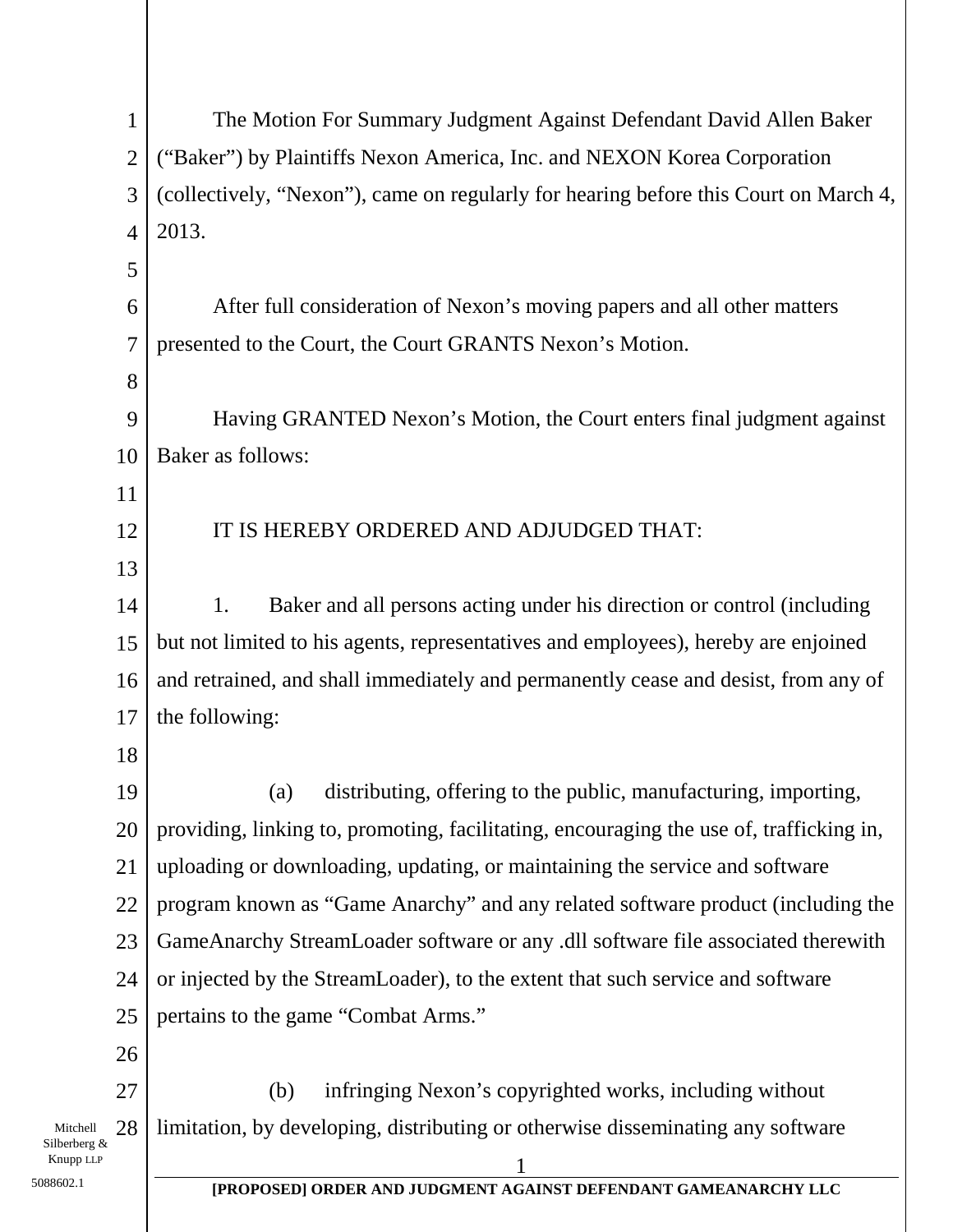1 2 "hacks" or "cheats" designed to alter or edit the gameplay or player experience of any Nexon product, including Combat Arms.

- 4 5 6 7 8 (b) inducing or contributing to third-party infringements of Nexon's copyrighted works, including by linking to or providing the location of any website that distributes or otherwise disseminates any product or service that is designed in whole or in part to alter or edit the game play or player experience of any Nexon product, including Combat Arms.
- 9

3

10 11 12 13 14 (c) violating, or aiding and abetting a violation of, Section 1201(a) or (b) of the DMCA, including, without limitation, by manufacturing, importing, offering to the public, providing, linking to, promoting, facilitating, encouraging the use of, or otherwise trafficking in, or participating in the trafficking in, any device (including but not limited to the Game Anarchy software) that:

15 16 17 18 (i) is primarily designed or produced for the purpose of circumventing, or to circumvent the protection afforded by, HackShield, NexonGuard, or any other technological measures adopted by Nexon that effectively controls access to any Nexon product, including Combat Arms;

19 20 21 22 (ii) has only limited commercially significant purposes or uses other than to circumvent, or to circumvent the protection afforded by, HackShield, NexonGuard, or any other technological measure adopted by Nexon that effectively controls access to any Nexon product, including Combat Arms; or

23 24 25 26 27 (iii) is marketed by Defendant and/or others acting in concert with Defendant with its knowledge, for use in circumventing, or in circumventing the protection afforded by HackShield, NexonGuard, or any other technological measure adopted by Nexon that effectively controls access to any Nexon product, including Combat Arms.

Mitchell 28 Silberberg &  $\sum$